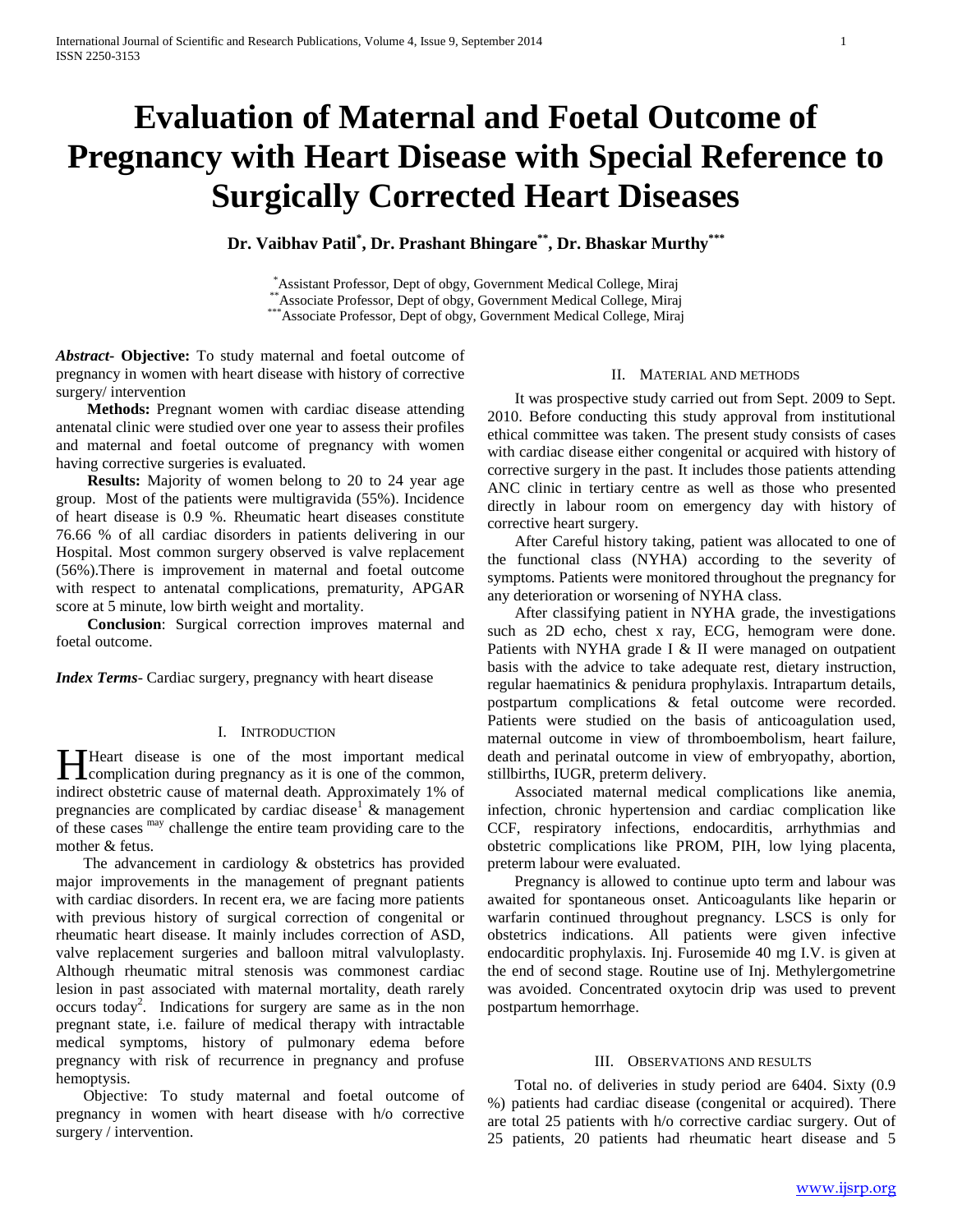patients had congenital heart disease. Of these 60 women 25 (41.66 %), had undergone some form of cardiac intervention, 23 before and two during the current pregnancy.

 Of all the types of heart lesions, RVHD with mitral stenosis was most common cardiac lesion present. Age of women varied from 19 to 34 years of age with most belonging to 20 to 24 year age group. Most of the patients were multigravida (55%) and majority of patients 29 (48.33%) were in NYHA class II and only 13 (21.66%) patients were in class III. No patient with class IV was detected.

 There were certain antepartum complications associated, out of which infections anemia, atrial fibrillation and CCF were commonly present in non operated group while PROM is commonly present in operated patients.

 The operations include valve replacement, Balloon mitral valvuloplasty, ASD repair and temporary pacemaker in patients with complete heart block. Most common surgical correction observed is valve replacement (56%) secondary to rheumatic valvular disease followed by valvuloplasty in 24 % of patients.

The mean birth weight in non operated group is  $2.3 \pm 0.43$  kg while in operated patients mean birth weight is  $1.9 \pm 0.44$  kg.

 Mode of delivery in operated group is predominantly vaginal (92%), out of which 36 % were instrumental deliveries. In non operated patients most of them (79%) delivered by vaginal route, out of which 28.5% were instrumental deliveries. So incidence of vaginal deliveries was higher in operated group. Incidence of LSCS were lower (8%) in surgically corrected patients, while it is almost 20% in non operated patients. P value is 0.28 (Fischer test) which is statistically not significant. All LSCS were done for obstetric indications.

Mean gestational age in non operated patients is  $33 \pm 3.44$ wks while it is approx.  $34.3 \pm 4.49$  wks in surgically corrected group. Mean Apgar score at 5 minute is  $6.4 \pm 1.9$  in non corrected patients while it is  $6 \pm 2.4$  in surgically corrected group. Regarding NICU admission, five (14.2%) babies went into NICU in non operated patients while only one baby in operated group went to NICU.

 Drugs: Out of 14 patients of valve replacement, ten patients were taking anticoagulant i.e. T. Warfarin and INR was maintained between 2.5-3. All patients had metallic prosthetic valves. In patients on warfarin, mode of delivery: vaginal delivery in 6 patients, forceps application in 4 patients. Maternal outcome in operated patients – no patient had complications like thromboembolism, PPH, arrhythmia, infection, death. Neonatal outcome: Three stillbirths/IUD occurred in patients in taking warfarin while 2 in those not taking warfarin.

 In post partum complications, one patient develops congestive cardiac failure which is treated promptly with digoxin and diuretics.

## **Table-1. Type of cardiac lesion**

| of<br>Type              | No. of cases    | No. of cases     |
|-------------------------|-----------------|------------------|
| Cardiac                 | Operated $(25)$ | Not operated(35) |
|                         |                 |                  |
| Congenital              | 5               | 9                |
| Rheumatic<br>(acquired) | 20              | 26               |

## **Table- 2. Patients characteristics**

|                       |              | No. of cases<br>operated<br>(25) | No. of cases<br>Not operated<br>(35) | Total      |
|-----------------------|--------------|----------------------------------|--------------------------------------|------------|
| Age group<br>(in yrs) | $<$ 20       | $\overline{2}$                   |                                      | 3(5%)      |
|                       | $20 - 24$    | 14                               | 19                                   | 33(55%)    |
|                       | $25 - 29$    | 8                                | 12                                   | 20(33.3%)  |
|                       | $30 - 34$    | 1                                | 3                                    | $4(6.6\%)$ |
| Parity                | Primigravida | 15                               | 12                                   | 27(45%)    |
|                       | Multigravida | 10                               | 23                                   | 33(55%)    |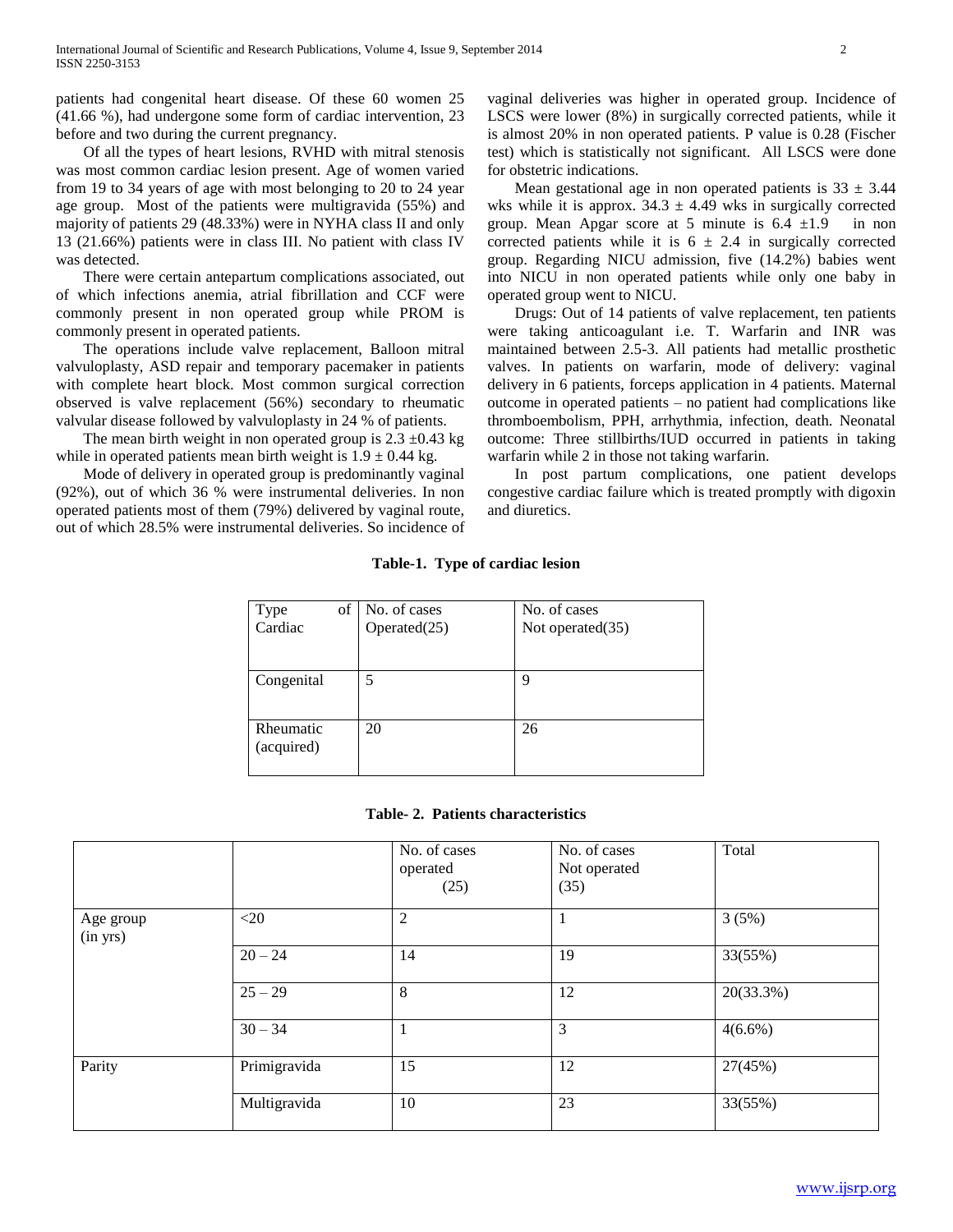| <b>NYHA</b><br>class. | functional |   | . . |                   | 18(30%)       |
|-----------------------|------------|---|-----|-------------------|---------------|
|                       |            | п | 14  | -<br>$\mathbf{r}$ | 29(48.33%)    |
|                       |            | Ш | ∼   | 11                | $13(21.66\%)$ |

# **Table- 3: Type of surgical correction**

| Type of surgical correction  | Cases $(25)$                   | $\%$           |    |
|------------------------------|--------------------------------|----------------|----|
| Valve replacement            | Single<br>valve<br>replacement | 11             | 44 |
|                              | Double<br>valve<br>replacement | 3              | 12 |
| Balloon mitral valvuloplasty | 6                              | 24             |    |
| ASD repair                   | $\overline{2}$                 | 8              |    |
| PDA ligation                 | $\mathbf{1}$                   | $\overline{4}$ |    |
| Temporary pacemaker          | $\overline{2}$                 | 8              |    |

## **Table 4: Antepartum complications.**

|                             | No. of surgically corrected<br>cases | Non operated cases<br>(35) |
|-----------------------------|--------------------------------------|----------------------------|
| Antepartum<br>complications | (25)                                 |                            |
| Anemia                      | $\theta$                             | 5(14.28%)                  |
| Infections                  | $\overline{2}$                       | 4(11.42%)                  |
| <b>PROM</b>                 | 3                                    | 7                          |
| PIH                         | 3                                    | 1                          |
| Placenta praevia            | 1                                    | 1                          |
| <b>Atrial Fibrilation</b>   | $\theta$                             | $\overline{2}$             |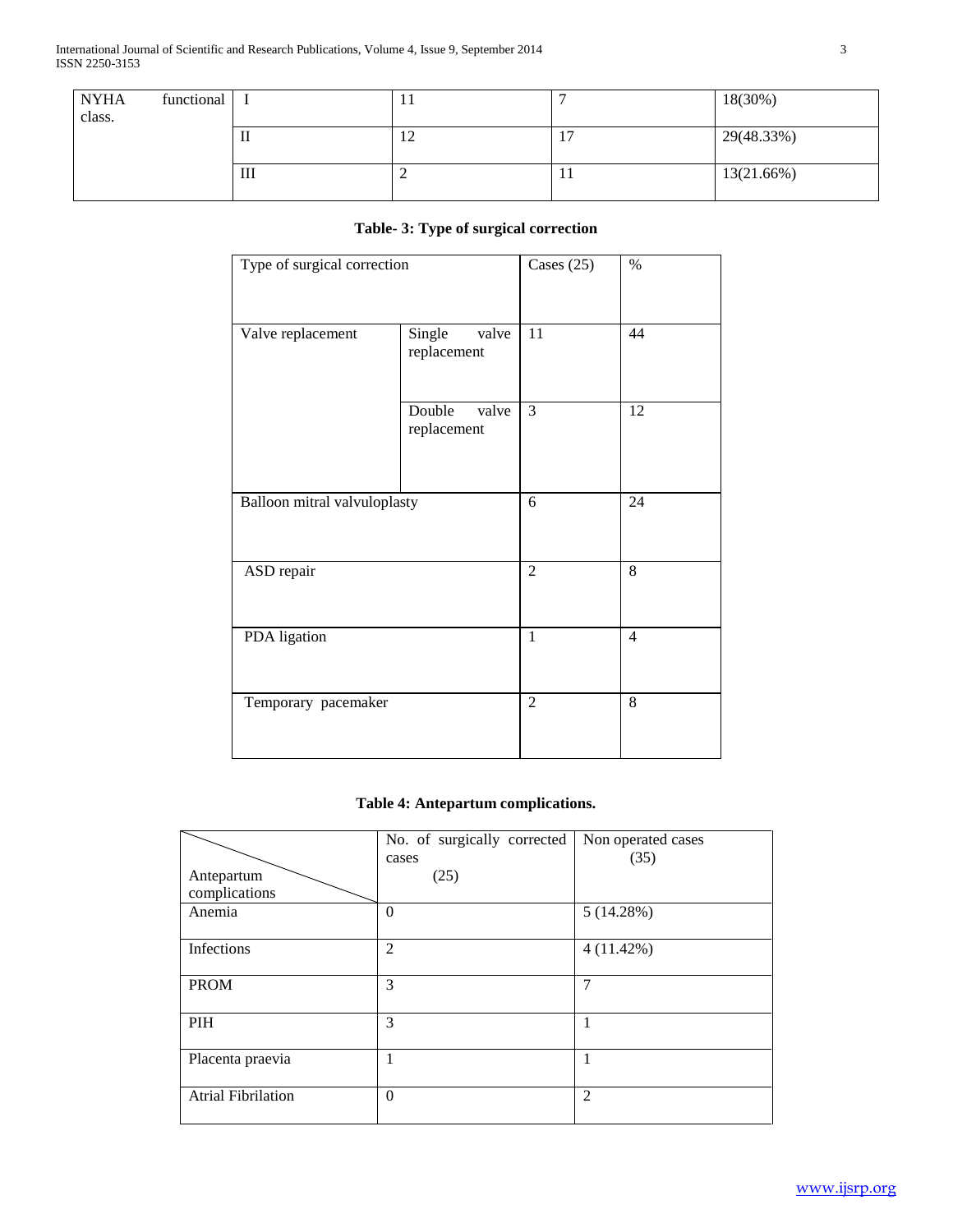.

| <b>CCF</b>       |  |
|------------------|--|
| Hypothyroidism   |  |
| Syncopal attacks |  |

## **Table -5 Mode of Delivery (Classification based on surgical correction)**

| Mode of delivery    |           | Pre-pregnancy<br><b>Surgically Corrected</b> |      | Non corrected heart disease |      | P Value<br>(Fisher test)              |  |
|---------------------|-----------|----------------------------------------------|------|-----------------------------|------|---------------------------------------|--|
|                     |           | No.<br>(25)                                  | $\%$ | No.<br>(35)                 | $\%$ |                                       |  |
| Vaginal<br>delivery | Preterm   | 5                                            | 20   | 8                           | 22.8 | 0.4<br>Not statistically significant. |  |
|                     | Full term | 9                                            | 36   | 10                          | 28   |                                       |  |
| <b>LSCS</b>         |           | $\mathfrak{2}$                               | 8    | 7                           | 20   |                                       |  |
| Forceps/Ventouse    |           | 9                                            | 36   | 10                          | 28.5 |                                       |  |

## **Table- 6: Perinatal outcome (Classification based on surgical correction)**

| <b>Perinatal</b><br><b>Outcome</b>    | <b>Surgically Corrected</b> |                | Non operated   |       | P Value |
|---------------------------------------|-----------------------------|----------------|----------------|-------|---------|
|                                       | No.<br>(25)                 | $\%$           | No.<br>(35)    | $\%$  |         |
| Prematurity                           | 10                          | 40             | 18             | 51.42 | 0.43    |
| Stillbirth/IUD                        | 5                           | 20             | $\overline{2}$ | 5.7   | 0.11    |
| $APGAR < 5$ at 5 minutes              | 3                           | 12             | 9              | 25.7  | 0.32    |
| Birth weight $<$ 2.5kg<br>(full term) | 8                           | 32             | 24             | 68.5  | 0.008   |
| <b>NICU</b>                           | 1                           | $\overline{4}$ | 5              | 14.2  | 0.38    |

## **Table- 7: Details of maternal death.**

| Age | parity | Heart disease                   | <b>NYHA</b> | <b>VEF</b> | Surgical    | Cause of death           |
|-----|--------|---------------------------------|-------------|------------|-------------|--------------------------|
|     |        |                                 |             |            | correction  |                          |
| 34  | G4P3L3 | Severe $MS +$ Severe $MR$   III |             | 35%        | uncorrected | Severe MS & Severe       |
|     |        | mild<br>pulmonary               |             |            |             | MR<br>with<br>congestive |